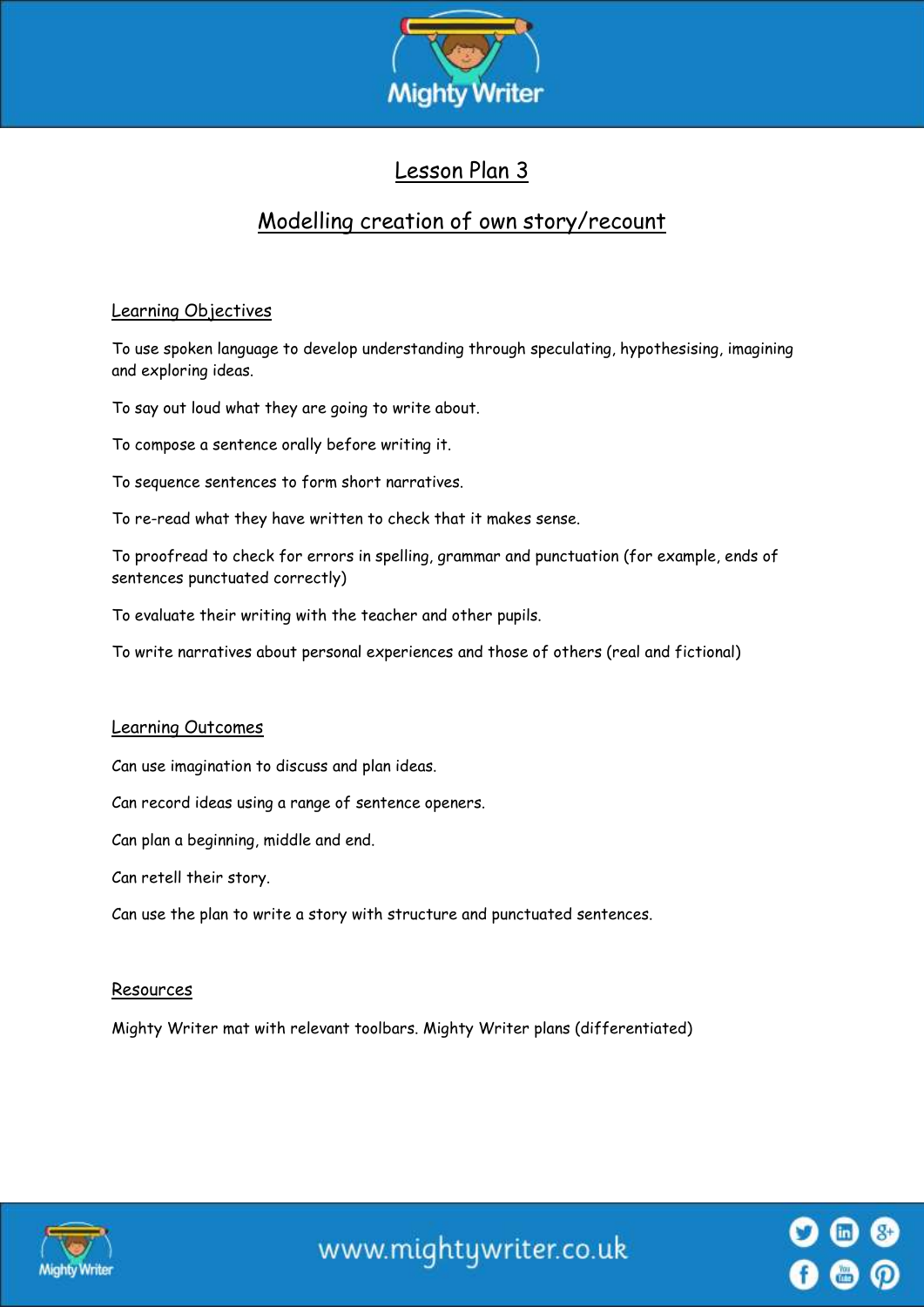

### Shared Reading/Writing

Talk with the children about stories we have heard and the ones we know well and can retell. Remind children that stories have a beginning, middle and end and that they can start in a variety of ways e.g. with 'Once', with a problem- 'Unfortunately.' This can be said for both fictional and non-fictional writing. Now model the planning process for your own story or recount to the children, using Mighty Writer. Do this by talking to yourself out loud, explicitly modelling to the children how to 'be' a writer. The content and organisation of the story/recount will be dependent on the ability of children you are teaching. Use statements and questions such as;

I want my story to be about.........

How will I start my story?

Actually, I've got a better idea.

If I start my recount with 'unfortunately', it draws the reader in straightaway.

Choose images to bring down onto the mat which may be included in your story.

Model using the sentence mats, sentence openers, conjunctions, images, symbols and punctuation to create your story/recount. You may do this in one lesson or over several days, choosing to model the beginning, then middle, then end. Model saying each sentence out loud before putting it together and retell each sentence out loud to model checking for sense and making improvements.

Once completed retell the whole story out loud asking questions such as;

Does this make sense?

Could I make any more changes to improve it?

#### Shared Sentence/ Word work

Model altering one sentence to make it say the same thing but in different ways e.g.

'Quietly, the boy walked through the woods.'

'The boy walked through the woods quietly.'

Explain which option you prefer and why. Do this at different intervals throughout the modelling process.



www.mightywriter.co.uk